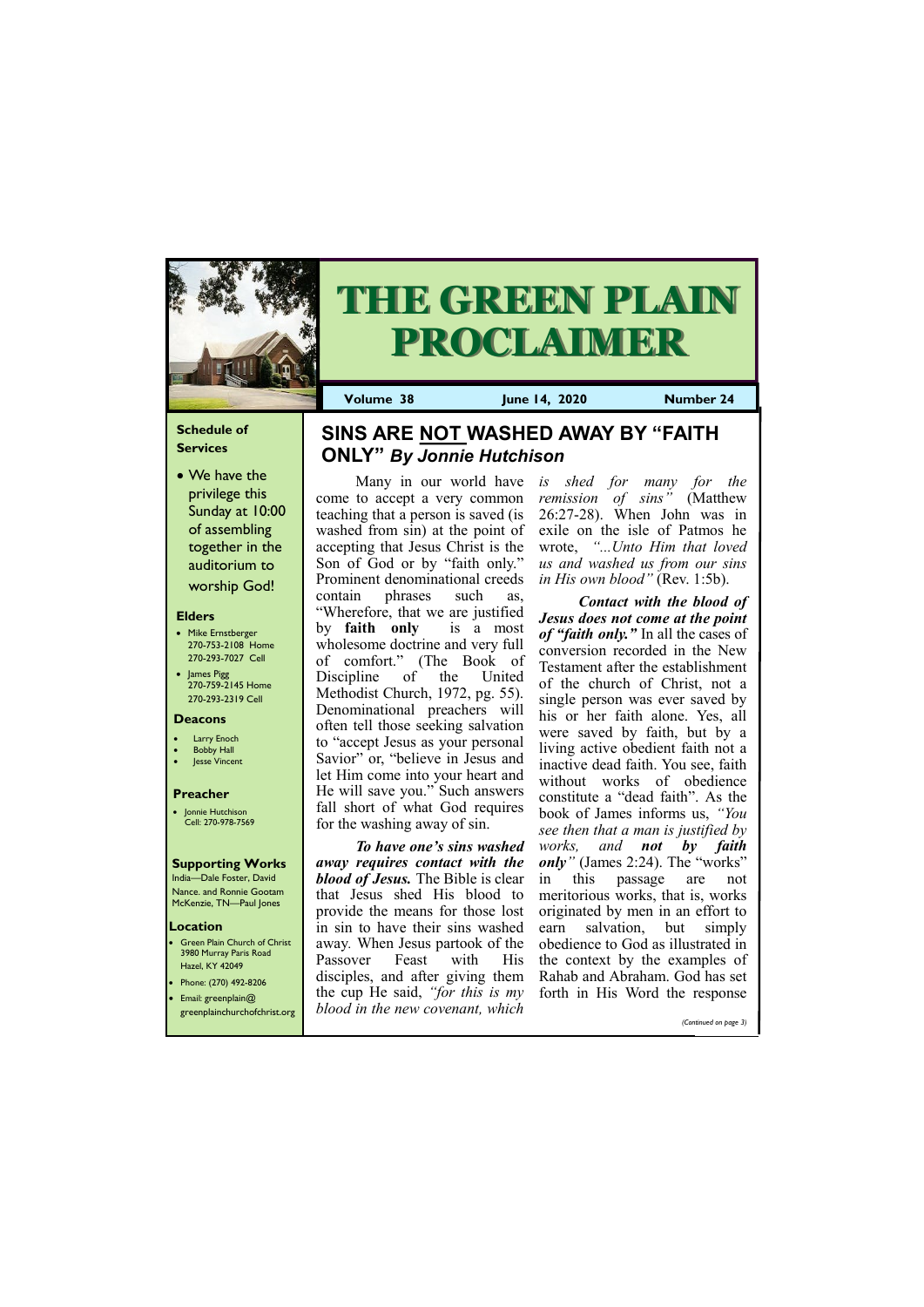# NEWS AND NOTES

#### *REMEMBER IN PRAYER: Green Plain members*: Remember Faye Travis, Peggy Jarvis, Rex Enoch, Margrette Enoch, Mary Crutchfield, Joanne Barnes, Maxine Pool, Hayes and Marjorie Grady, Jim Fielder, Griselda Adams, Larry Enoch, Jesse & Mary Vincent, Carolyn Byars and Dave & Ann Thompson. **Family and Friends:** Jenne Pool, Teresa Tacker, Betty Pond, Bryan White, Meredith Enoch, Kenneth Mizell, Jim Hutson, Janice Canter, Maryanne Pedigrew, Dale Foster, Andrea Phillips, Donald and Dorothy Cook, Pat Hocking, Sandra Cook Downs and Sam White. Please continue to pray for each of these and for those tending to their needs as well as the leaders of our nation in this time of crisis.

- Until further notice we will continue to meet for worship at 10:00 am each Sunday morning. At this time we will not meet for evening worship or Wednesday Bible classes.
- **GUEST SPEAKER:** David Nance will be with us June 21st with a report of the ongoing work in the nation of India. Please continue to pray for this good work.
- **PANTRY ITEMS June 2020: 7—Baked Beans; 14—Peanut Butter; 21—Corn ; 28— Canned Meats.** Please bring any additional items you wish for the "blessing box" which is located next to the breezeway on the north side of the building.
- **See our Facebook page** for announcements, updates and articles. Access to past editions of this bulletin are available on our website at http://greenplainchurchofchrist.org.
- **Mission Work:** Please continue to pray for the preachers this congregation is supporting in India and for Dale Foster, Ronnie Gootan, David Nance, Mike Kiser, Arnold Gerson and Paul Jones in their respective works.
- **June 2020 Anniversaries:** 16th**—**Teresa & Larry Enoch; 17th—James & Jan Pigg; 21st—Peggy & Perry Jarvis; 25th—Mary & Jim Lowrie; **Birthdays:** 10th—Griselda Adams; 12th—LaDawn Hale. Let us know if we have left anyone out.
- Prayer is vital to the spiritual life of every Christian. The Bible tells us to "pray with**out ceasing" and assures us that God both hears and answers our prayers according to His will (1 Thess. 5:17; 1 John 5:14-15). Through prayer we communicate with our Creator with the confidence that He will help us through this life (Heb. 4:16).**

**Page 2**

**ONLINE SPIRITUAL RESOURCES Gospel Broadcasting Network https://gbntv.org/ World Video Bible School https://store.wvbs.org/wvbs-splashpage.html A Bible Answer https://abibleanswertv.org/ Good News Today http://gnttv.org/ Dexter church of Christ www.facebook.com/Dexterkycoc/ Coldwater church of Christ www.facebook.com/Coldwater-Church-of-Christ-**

> **170296152984011/ and on YouTube In Search of the Lord's Way http://searchtv.org/**



**This Week: Who said, "The Word that God puts in my mouth, that I must speak"?**

*Last Week:* Why did Adam name his wife Eve?

*Answer:* Because she was the

mother of all living (Genesis 3:20).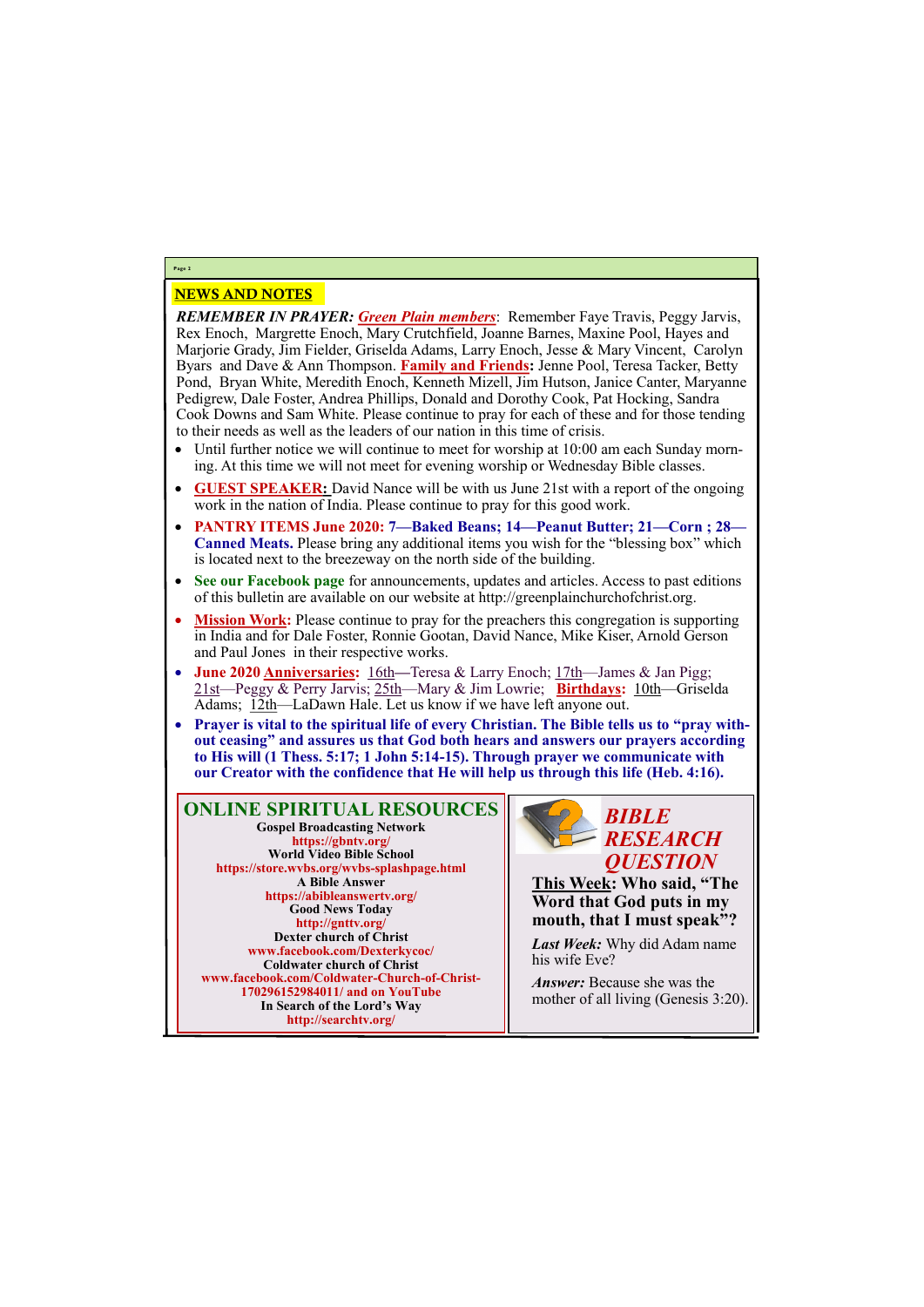**Page 3**

He requires of sinners in order to reach the blood of Jesus. No one has the ability to go back 2,000 years ago and contact the literal shed blood of Jesus. Yet, God has revealed to us what is necessary to "spiritually" reach His cleansing blood. Personal belief that Jesus Christ is the Son of God is certainly a requirement for salvation (John 8:24). Repentance of sin is also necessary (Acts 17:30) as is the confession of one's faith in Christ (romans 10:9-10). Yet, there is not one passage in the New Testament where one is said to reach the blood of Jesus at the point of faith only, at the point of repentance or when one confesses faith in Christ.

*Water baptism is the point of contact with the blood of Jesus!* In every single case of conversion recorded in the book of Acts salvation from sin occurred only after penitent confessing believers were immersed in water for the remission of their sins (Acts 2:37-41; 8:26-40; 10:43-48). The Bible reveals the connection between immersion in water and the death of Jesus Christ. Romans 6:3-4 reads, *"Or do you not know that as many of us as were baptized into Christ Jesus were baptized into His death? 4 Therefore we were buried with Him through baptism into death, that just as Christ was raised from the* 

*dead by the glory of the Father, even so we also should walk in newness of life."* When did Jesus shed His blood? Obviously when He died on the cross (John 19:34). To reach the death of Jesus is to reach His shed blood. Thus, when a penitent confessing believer is "baptized into" the death of Jesus his/her sins are washed away by the blood of Jesus and that person then arises from the waters of baptism to walk in "newness of life." Note that the walking in newness of life comes after, not before, baptism. If reaching the blood of Jesus came at the point of "faith only" this would not be the case.

I would encourage each reader to give this diligent consideration. If you believed you were saved at the point of "faith only" you have believed a lie. Jesus did NOT say, "He who believes is saved and then baptized later." What Jesus said is, *"He who believes and is baptized shall be saved…."* (Mark 16:16). A careful study of the passages in this article helps to understand why God's preacher Ananias told Saul the persecutor, *"And now, why are you waiting, Arise and be baptized and wash away your sins, calling on the name of the Lord"* (Acts 22:16). Dear reader, why are you waiting? **SINSARE NOT WASHED AWAY BY FAITH ONLY!**

#### *(Continued from page 1)*

## **SHOULD WE BE SURPRISED?**

**"But know this, that in the last days perilous times will come: 2 For men will be lovers of themselves, lovers of money, boasters, proud, blasphemers, disobedient to parents, unthankful, unholy, 3 unloving, unforgiving, slanderers, without self-control, brutal, despisers of good, 4 traitors,** 



**The Daily Telegraph Carry on looting**